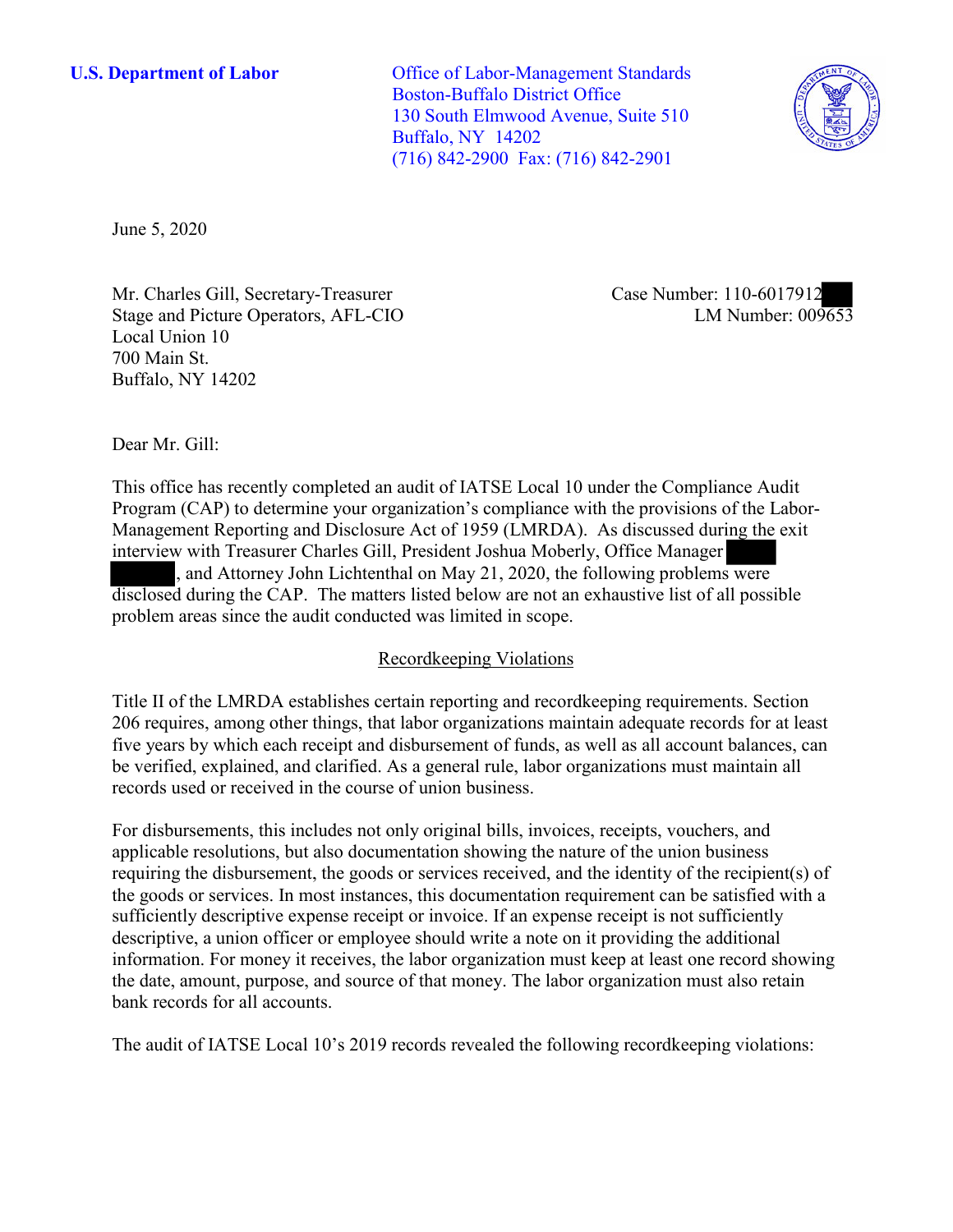### 1. General Credit Card Expenses

Local 10 did not retain adequate documentation for credit card expenses primarily incurred by former Business Agent Gary Syracuse, and other officers assigned totaling at least \$1,295. For example, the union was missing receipts for credit card purchases at Walgreens for \$31.11, Cabaret for \$70.87 and two Home Depot purchases totaling \$[1,193.94.](https://1,193.94)

As noted above, labor organizations must retain original receipts, bills, and vouchers for all disbursements. The president and treasurer (or corresponding principal officers) of your union, who are required to sign your union's LM report, are responsible for properly maintaining union records.

## 2. Meal Expenses

 Local 10 did not require officers and employees to submit itemized receipts for meal expenses totaling at least \$201. The union must maintain itemized receipts provided by restaurants to officers and employees. These itemized receipts are necessary to determine if such disbursements are for union business purposes and to sufficiently fulfill the recordkeeping requirement of LMRDA Section 206.

Local 10 records of meal expenses did not always include written explanations of union business conducted or the names and titles of the persons incurring the restaurant charges. For example, President Joshua Moberly was reimbursed a meal expense for \$58.78 to Bada Bing Restaurant without the itemized meal receipt, names of persons present, and an explanation of the union business conducted. Union records of meal expenses must include written explanations of the union business conducted and the full names and titles of all persons who incurred the restaurant charges. Also, the records retained must identify the names of the restaurants where the officers or employees incurred meal expenses

 Based on your assurance that Local 10 will retain adequate documentation in the future, OLMS will take no further enforcement action at this time regarding the above violations.

## Reporting Violations

 Labor Organization Annual Report (Form LM-3) filed by Local 10 for the fiscal year ended The audit disclosed a violation of LMRDA Section 201(b), which requires labor organizations to file annual financial reports accurately disclosing their financial condition and operations. The December 31, 2019 was deficient in the following areas: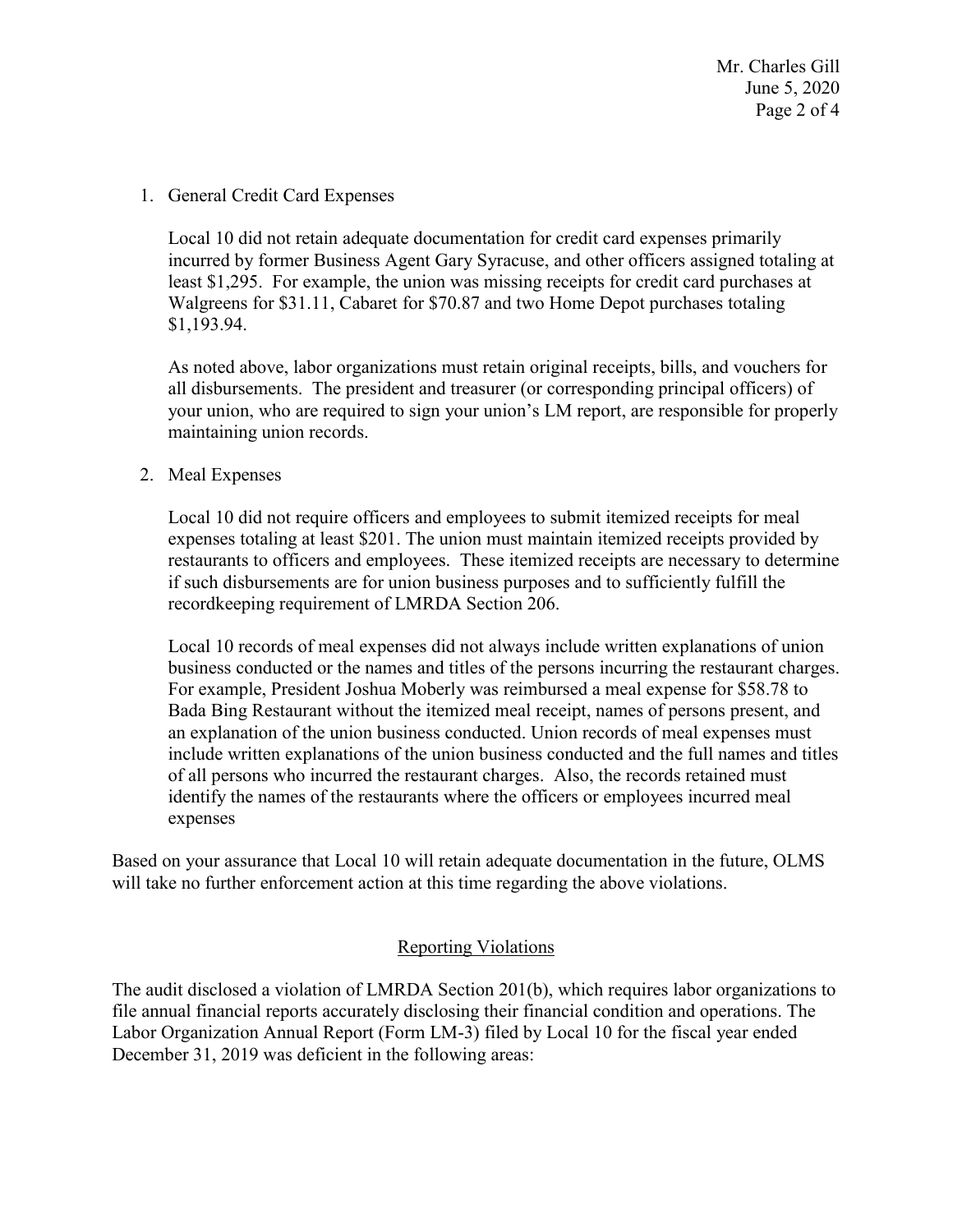Mr. Charles Gill June 5, 2020 Page 3 of 4

#### 1. Item 17, Employees

Local 10 improperly answered Item 17 "no." This item must be answered yes if any employee of your organization received more than \$10,000 in gross salaries, allowances, and other direct and indirect disbursements during the reporting period, with an explanation in Item 56.

The audit revealed that the union paid Office Manager more than \$10,000 as described above but failed to report such on the form.

2. Disbursements to Officers

Local 10 did not include some reimbursements to officers totaling at least \$363 in the amounts reported Item 24 (All Officers and Disbursements to Officers). It appears the union erroneously reported these payments elsewhere on the form.

 issued to a hotel) or for transportation by a public carrier (such as an airline) for an officer The union must report most direct disbursements to Local 10 officers and some indirect disbursements made on behalf of its officers in Item 24. A "direct disbursement" to an officer is a payment made to an officer in the form of cash, property, goods, services, or other things of value. See the instructions for Item 24 for a discussion of certain direct disbursements to officers that do not have to be reported in Item 24. An "indirect disbursement" to an officer is a payment to another party (including a credit card company) for cash, property, goods, services, or other things of value received by or on behalf of an officer. However, indirect disbursements for temporary lodging (such as a union check traveling on union business should be reported in Item 48 (Office and Administrative Expense)

3. Failure to File Bylaws

 but did not file a copy with its LM report for that year. The audit disclosed a violation of LMRDA Section 201(a), which requires that a union submit a copy of its revised constitution and bylaws with its LM report when it makes changes to its constitution or bylaws. Local 10 amended its constitution and bylaws in 2016,

Local 10 has now filed a copy of its constitution and bylaws.

I am not requiring that Local 10 file an amended LM report for 2019 to correct the deficient items, but Local 10 has agreed to properly report the deficient items on all future reports it files with OLMS.